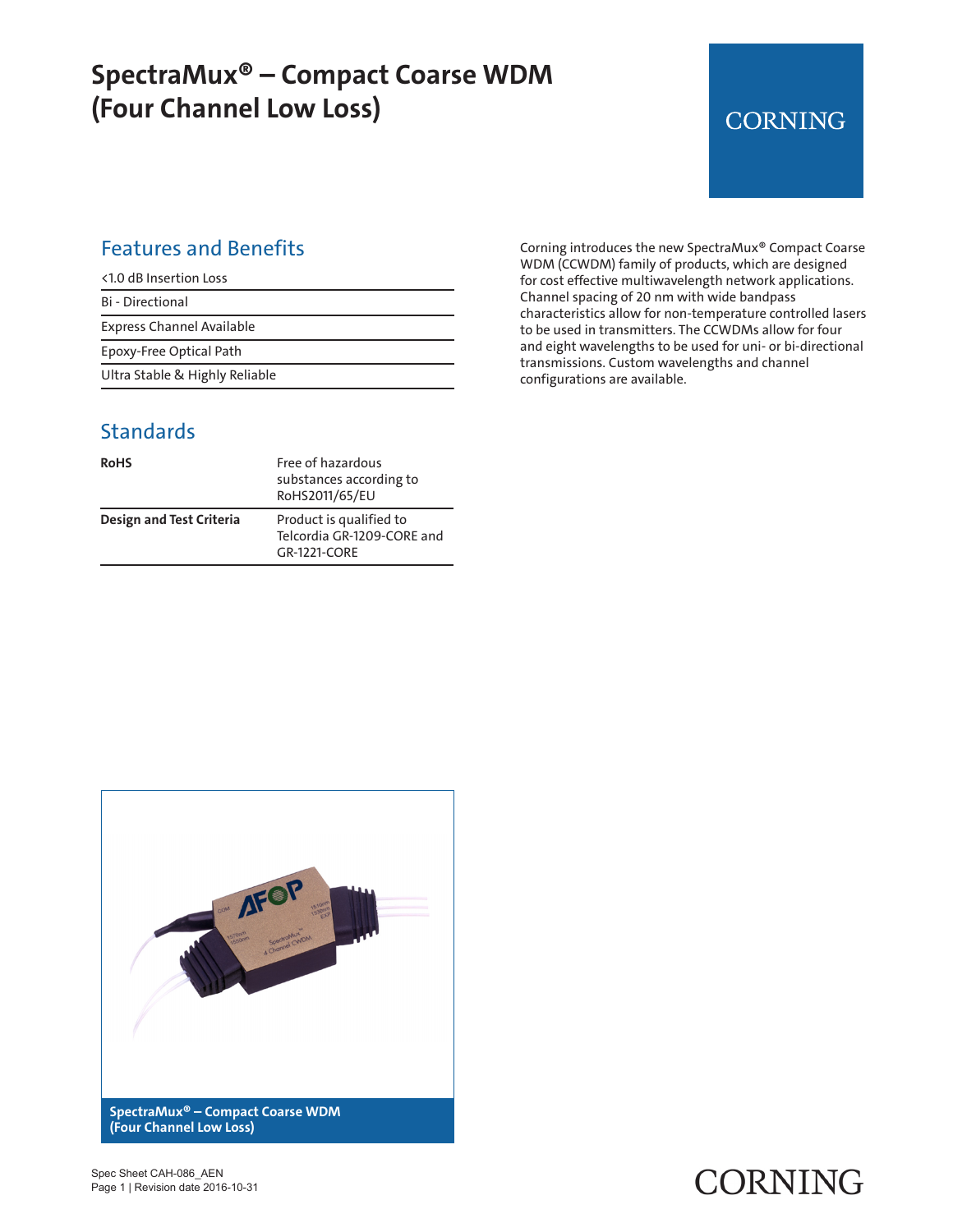# **SpectraMux® – Compact Coarse WDM (Four Channel Low Loss)**

### CORNING

### Specifications

| <b>Parameters (Four-Channel</b><br>Low Loss)  | <b>Minimum</b>  | <b>Typical</b>                                                                            | <b>Maximum</b>    |  |  |
|-----------------------------------------------|-----------------|-------------------------------------------------------------------------------------------|-------------------|--|--|
| Center Wavelength λc                          |                 | 1471, 1491, 1511, 1531 nm<br>or 1511, 1531, 1551, 1571 nm<br>or 1551, 1571, 1591, 1611 nm |                   |  |  |
| Pass Channel Insertion Loss                   |                 | 0.6 dB                                                                                    | 1.0 dB            |  |  |
| Express Channel Insertion Loss (Optional)     |                 |                                                                                           | 1.0 dB            |  |  |
| Passband Width                                | $13 \text{ nm}$ | $15 \text{ nm}$                                                                           |                   |  |  |
| <b>Passband Flatness</b>                      |                 | 0.2 dB                                                                                    | 0.3 dB            |  |  |
| Adjacent Channel Isolation                    | 30 dB           | 40 dB                                                                                     |                   |  |  |
| Non-Adjacent Channel Isolation                | 45 dB           | 50 dB                                                                                     |                   |  |  |
| <b>Optical Return Loss</b>                    | 45dB            | 50 dB                                                                                     |                   |  |  |
| Directivity                                   | 55 dB           |                                                                                           |                   |  |  |
| <b>PDL</b>                                    |                 |                                                                                           | 0.2 db            |  |  |
| <b>PMD</b>                                    |                 |                                                                                           | 0.2 <sub>ps</sub> |  |  |
| Maximum Maximum Optical Power                 |                 | 300 mW                                                                                    |                   |  |  |
| <b>Operating Temperature Range</b>            |                 | $-5^{\circ}$ C to $+65^{\circ}$ C                                                         |                   |  |  |
| Storage Temperature Range                     |                 | $-40^{\circ}$ C to $+85^{\circ}$ C                                                        |                   |  |  |
| Tensile Load (900 µm Buffered)                |                 | 5N Maximum                                                                                |                   |  |  |
| *Specifications do not include connector loss |                 |                                                                                           |                   |  |  |

| <b>Packaging Dimensions</b> | Fiber Type                                                                  | Pigtail Length |
|-----------------------------|-----------------------------------------------------------------------------|----------------|
| $41$ mm x 28 mm x 6 mm      | Fiber Type: Corning <sup>®</sup> SMF-28e <sup>®</sup> or compatible, 900 μm | 1 m (Standard) |